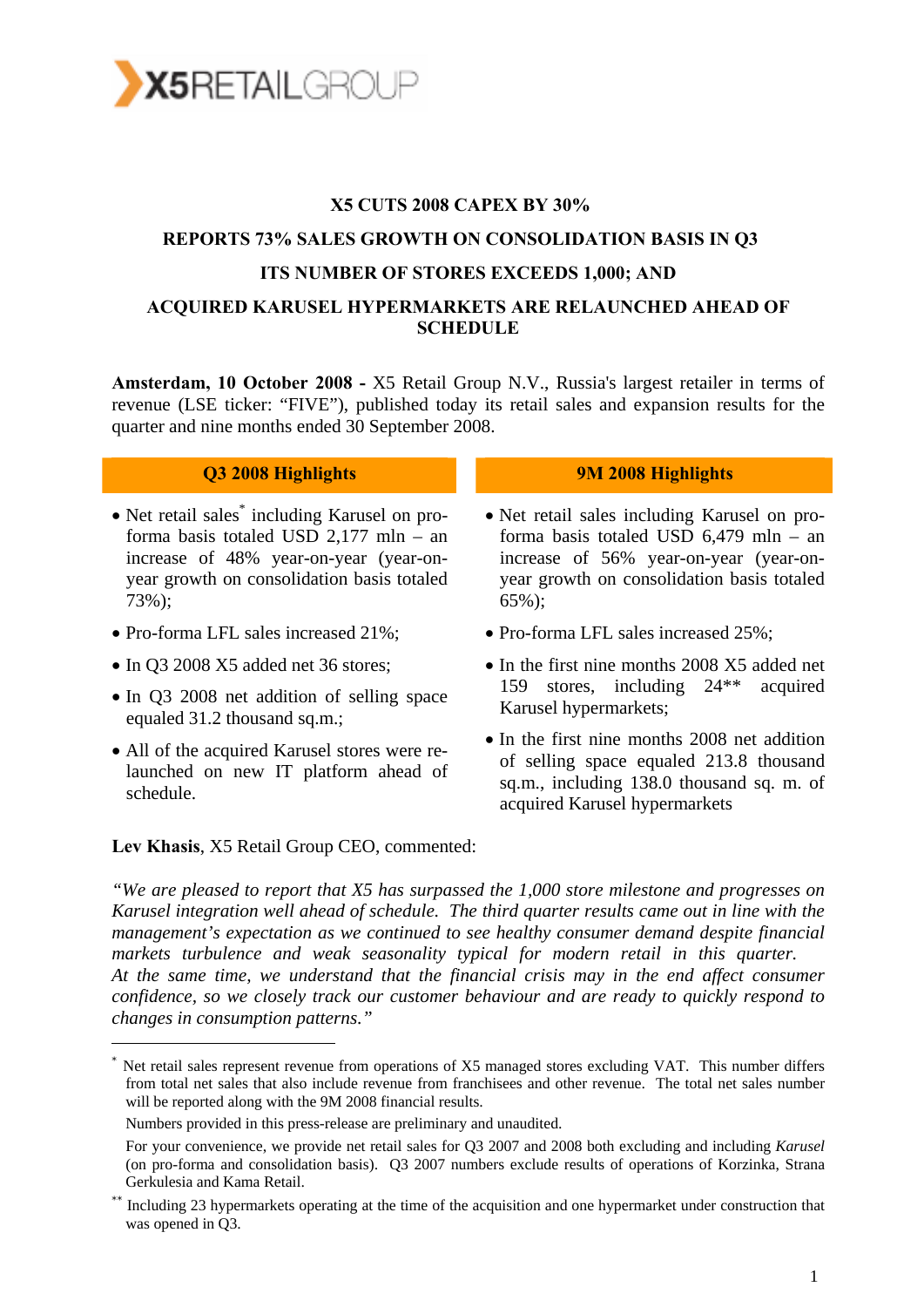

#### **Evgeny Kornilov**, X5 Retail Group CFO, added:

*"We believe that we do all the right things in the current financial crisis environment – we prudently manage our cash flows and have taken decision to scale down CapEx, focus on highest returns and shortest paybacks and reduce short-term debt exposure. We also chase all the opportunities that this distressed market may offer. It is quite clear by now that the strongest and the smartest will successfully live through the crisis and come out as winners and it is our intention to continue to lead the way."* 

#### **Net Retail Sales Performance**

-

|                                                                |          |          | % change    |           |           | % change    |
|----------------------------------------------------------------|----------|----------|-------------|-----------|-----------|-------------|
| USD mln                                                        | Q3 2008  | Q3 2007  | $y - 0 - y$ | 9M 2008   | 9M 2007   | $y$ -0-y    |
| Hypermarkets                                                   | 143.0    | 93.6     | 53%         | 406.7     | 260.8     | 56%         |
| Supermarkets                                                   | 657.9    | 461.9    | 42%         | 1,992.8   | 1,326.6   | 50%         |
| <b>Soft Discounters</b>                                        | 1,112.2  | 705.5    | 58%         | 3,256.9   | 2,005.0   | 62%         |
| <b>Total excluding acquired</b><br><b>Karusel Hypermarkets</b> | 1,913.2  | 1,261.0  | 52%         | 5,656.4   | 3,592.4   | 57%         |
| <b>Acquired Karusel Hypermarkets</b>                           | 263.9    | 209.2    | 26%         | 822.3     | 551.9     | 49%         |
| <b>Total including acquired</b><br><b>Karusel Hypermarkets</b> | 2,177.0  | 1,470.2  | 48%         | 6,478.7   | 4,144.3   | 56%         |
|                                                                |          |          |             |           |           |             |
|                                                                |          |          | % change    |           |           | % change    |
| <b>RUR</b> mln                                                 |          |          | $y - 0 - y$ |           |           | $y - 0 - y$ |
| <b>Hypermarkets</b>                                            | 3,465.5  | 2,391.9  | 45%         | 9,779.0   | 6,751.9   | 45%         |
| Supermarkets                                                   | 15,955.1 | 11,791.7 | 35%         | 47,917.5  | 34, 345.5 | 40%         |
| <b>Soft Discounters</b>                                        | 26,961.6 | 18,016.4 | 50%         | 78,313.0  | 51,910.9  | 51%         |
| <b>Total excluding acquired</b>                                |          |          |             |           |           |             |
| <b>Karusel Hypermarkets</b>                                    | 46,382.2 | 32,199.9 | 44%         | 136,009.5 | 93,008.2  | 46%         |
| <b>Acquired Karusel Hypermarkets</b>                           | 6,401.6  | 5,349.1  | 20%         | 19,772.7  | 14,290.2  | 38%         |

#### **Net Retail Sales Dynamics by Format**

Excluding 24 acquired Karusel hypermarkets, net retail sales for the third quarter 2008 increased by 52% to USD 1,913 mln, translating into a 57% (46% in RUR terms) increase year-on-year to USD 5,656 mln in the first nine months of 2008.

Acquired Karusel hypermarkets posted 26% growth to USD 264 mln in the third quarter 2008. Acquired stores' performance was negatively affected by the 3-4 days closing needed for IT platform replacement. All of the acquired stores were closed and relaunched in Q3. As a result net retail sales in the first nine months 2008 reached USD 822.3 mln (year-on-year growth of 49% in USD terms).

Including acquired Karusel stores on pro-forma basis, net retail sales for the first nine months 2008 totaled USD 6,479 mln, a year-on-year increase of 56% in USD terms.

<sup>\*</sup> Acquired Karusel hypermarkets include 23 hypermarkets operating at the time of the acquisition and one hypermarket under construction that was opened in Q3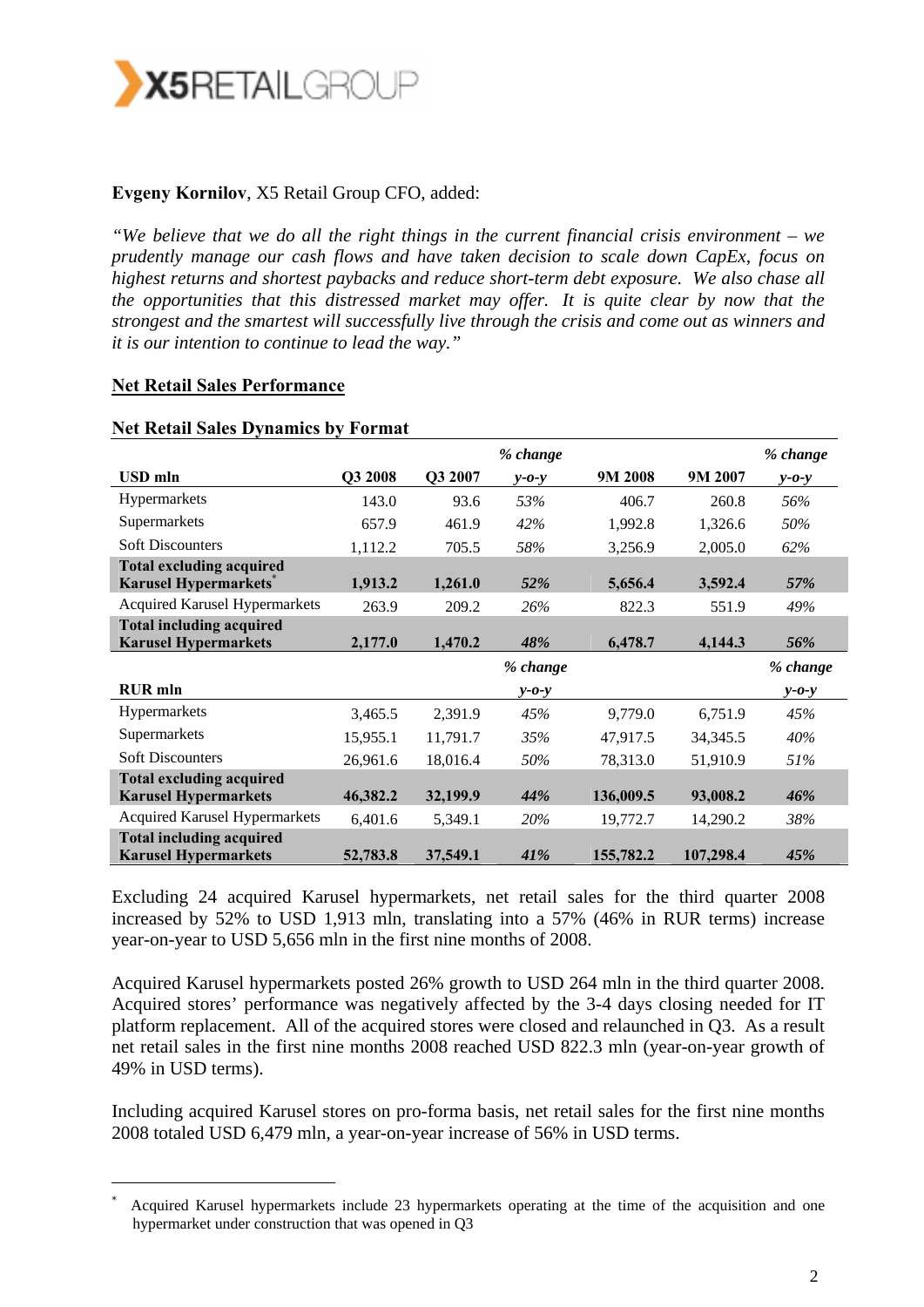

### **Gross Retail Sales Analysis**\*

## *Like-For-Like*\*\* *Store Performance (please see Appendix I for detailed LFL performance)*

|                                                                |                   | Q3 2008                   |                 |                    | 9M 2008                   |                                 |
|----------------------------------------------------------------|-------------------|---------------------------|-----------------|--------------------|---------------------------|---------------------------------|
| <b>Based on RUR-denominated</b><br>gross retail sales          | Total<br>LFL, $%$ | Traffic,<br>$\frac{6}{9}$ | Basket.<br>$\%$ | Total<br>LFL, $\%$ | Traffic,<br>$\frac{6}{9}$ | <b>Basket.</b><br>$\frac{6}{9}$ |
| <b>Hypermarkets</b>                                            | 18                | $\overline{c}$            | 16              | 21                 |                           | 16                              |
| Supermarkets                                                   | 22                | 4                         | 18              | 27                 | 9                         | 18                              |
| <b>Soft Discounters</b>                                        | 23                | $\overline{c}$            | 21              | 24                 | 4                         | 20                              |
| <b>Total excluding acquired</b><br><b>Karusel Hypermarkets</b> | 22                | 3                         | 19              | 25                 | 6                         | 19                              |
| <b>Acquired Karusel Hypermarkets</b>                           | 14                | $-3$                      | 17              | 27                 | 8                         | 19                              |
| <b>Total including acquired Karusel</b><br><b>Hypermarkets</b> | 21                | 3                         | 18              | 25                 | 6                         | 19                              |

#### *Gross Retail Sales Dynamics*

|                                                                | Q3 2008      |                    |                                           | 9M 2008   |                           |                                        |
|----------------------------------------------------------------|--------------|--------------------|-------------------------------------------|-----------|---------------------------|----------------------------------------|
| <b>Based on RUR-denominated</b><br>gross retail sales          | LFL,<br>$\%$ | Expansion,<br>$\%$ | <b>Total</b><br>change $\%$ ,<br>excl. FX | LFL,<br>% | <i>Expansion,</i><br>$\%$ | <b>T</b> otal<br>change %,<br>excl. FX |
| Hypermarkets                                                   | 18           | 27                 | 45                                        | 21        | 24                        | 45                                     |
| Supermarkets                                                   | 22           | 13                 | 35                                        | 27        | 13                        | 40                                     |
| <b>Soft Discounters</b>                                        | 23           | 27                 | 50                                        | 24        | 27                        | 51                                     |
| <b>Total excluding acquired</b>                                |              |                    |                                           |           |                           |                                        |
| <b>Karusel Hypermarkets</b>                                    | 22           | 22                 | 44                                        | 25        | 21                        | 46                                     |
| <b>Acquired Karusel Hypermarkets</b>                           | 14           |                    | 19                                        | 27        | 11                        | 38                                     |
| <b>Total including acquired Karusel</b><br><b>Hypermarkets</b> | 21           | 19                 | 40                                        | 25        | <b>20</b>                 | 45                                     |
| <b>FX</b> Effect                                               |              |                    | 8                                         |           |                           | 11                                     |
| Total change y-o-y, %                                          |              |                    | 48                                        |           |                           | 56                                     |

For the third quarter 2008, LFL sales, excluding acquired Karusel hypermarkets, surged 22% in RUR terms, composed of 3% increase in traffic and 19% increase in average basket. As expected, we saw slow down in LFL sales growth in Q3 versus the first half of the year, as the comparative 2007 base was already very strong due to changes in pricing and assortment policies that we started benefitting from in the second half of 2007. Expansion brought additional 22% in terms of growth. As a result, first nine months 2008 LFL sales increased by 25% with traffic growing by 6% and basket – by 19%, while 21% came from expansion.

In this section all sales dynamics analysis is based on RUR-denominated gross sales (including VAT, excluding FX). Net sales RUR growth rates may immaterially differ due to effective VAT rate.<br>Like-for-like comparisons of retail sales between two periods are comparisons of retail sales in local currency

<sup>(</sup>including VAT) generated by the relevant stores. The stores that are included in like-for-like comparisons are those that have operated for at least twelve full months preceding the beginning of the last month of the reporting period. Their sales are included in like-for-like calculation starting from the first day of the month following the month of the store opening. The like-for-like comparison for each store takes into account retail sales generated by that store during the same months it was in operation in both the reporting period and the period of comparison. The retail sales of all the relevant stores in the relevant months are then aggregated and compared. Like-for-like sales are calculated on the basis of traffic and basket amounts of relevant stores in the period under review.<br>On pro-forma basis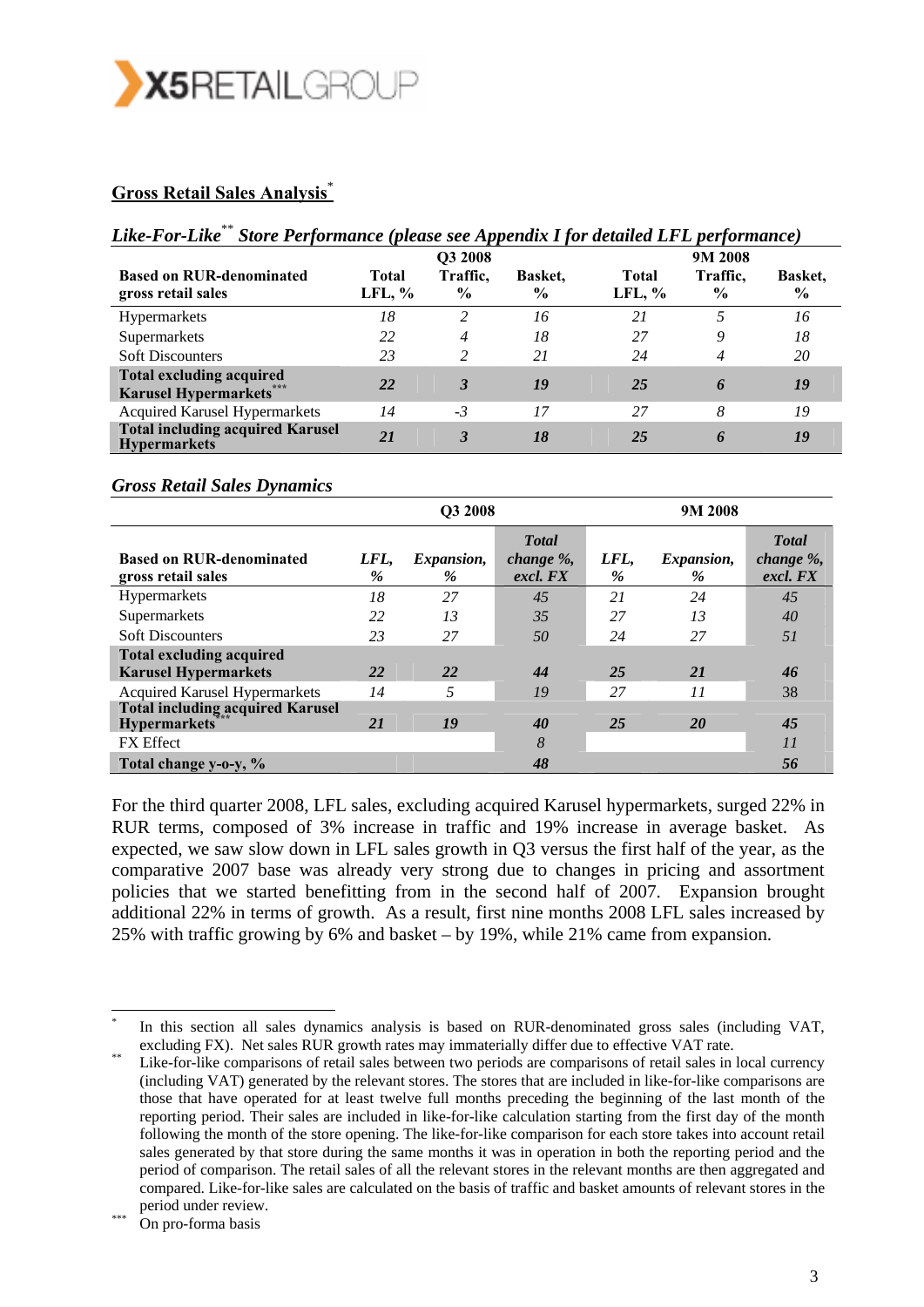

During the first nine months of the year X5 continued to restrain prices growth and invest in its customer loyalty – in September 2008 product prices on X5's shelves increased on average by 14.1% year-on-year compared to officially reported food inflation in Russia of 19.9% (September 2008 to September 2007).

Including Karusel on a pro-forma basis, third quarter 2008 LFL sales increased 21% in RUR terms on the back of 3% growth in traffic and 18% increase in average basket. Expansion added 19% in terms of growth. As a result, first nine months 2008 LFL sales (including Karusel) increased 25% (6% growth in traffic and 19% in average basket) with additional 20% delivered by non-LFL stores.

#### X5 Hypermarkets

For the third quarter 2008, hypermarket sales increased 45%, excluding FX effect. This growth came as a result of an 18% increase in LFL sales with another 27% added by non-LFL stores. Hypermarkets located in Moscow and the Moscow region posted impressively strong results, especially noticeable in remodeled hypermarkets. As X5 continues to implement its new concept in all of its hypermarkets, we expect to improve the regional stores performance as well.

For the first nine months 2008, gross sales in the hypermarket format increased by 45% in RUR terms (LFL sales up 21%, non-LFL stores sales up 24%).

#### Karusel Hypermarkets

For the third quarter 2008 Karusel sales grew by 19%, excluding FX effect, as a result of a 14% growth in LFL sales and 5% coming from expansion. As discussed above, acquired Karusel stores' LFL performance was affected by the closings associated with the IT platform change.

For the first nine months of 2008, gross sales in Karusel hypermarkets increased by 38% in RUR terms (LFL sales up 27%, non-LFL stores sales up 11%).

#### **Supermarkets**

For the third quarter 2008, supermarket sales grew by 35%, excluding FX effect, as a result of 22% surge in LFL sales and 13% coming from expansion. Strong LFL results are due to healthy performance of supermarkets located in Moscow and St. Petersburg and we continue to see very positive trends in both cities. The Company has changed its pricing policy in Moscow and St. Petersburg-based supermarkets by decreasing prices on certain back-basket product categories (approximately 15,000 SKUs) by 15% on average in order to enhance sales of more premium goods and raise the average ticket. Based on encouraging consumer response that we start seeing already now, we are introducing these re-pricing initiatives in our regional supermarkets as well and expect to see positive impact, especially during the New Year and Christmas sales. We are also very happy with the results of our new Green Perekrestok store launched in Rostov-on-Don – the first premium class supermarket of X5.

For the first nine months of 2008, gross sales in the supermarket format increased by 40% in RUR terms (LFL sales up 27%, non-LFL stores sales up 13%).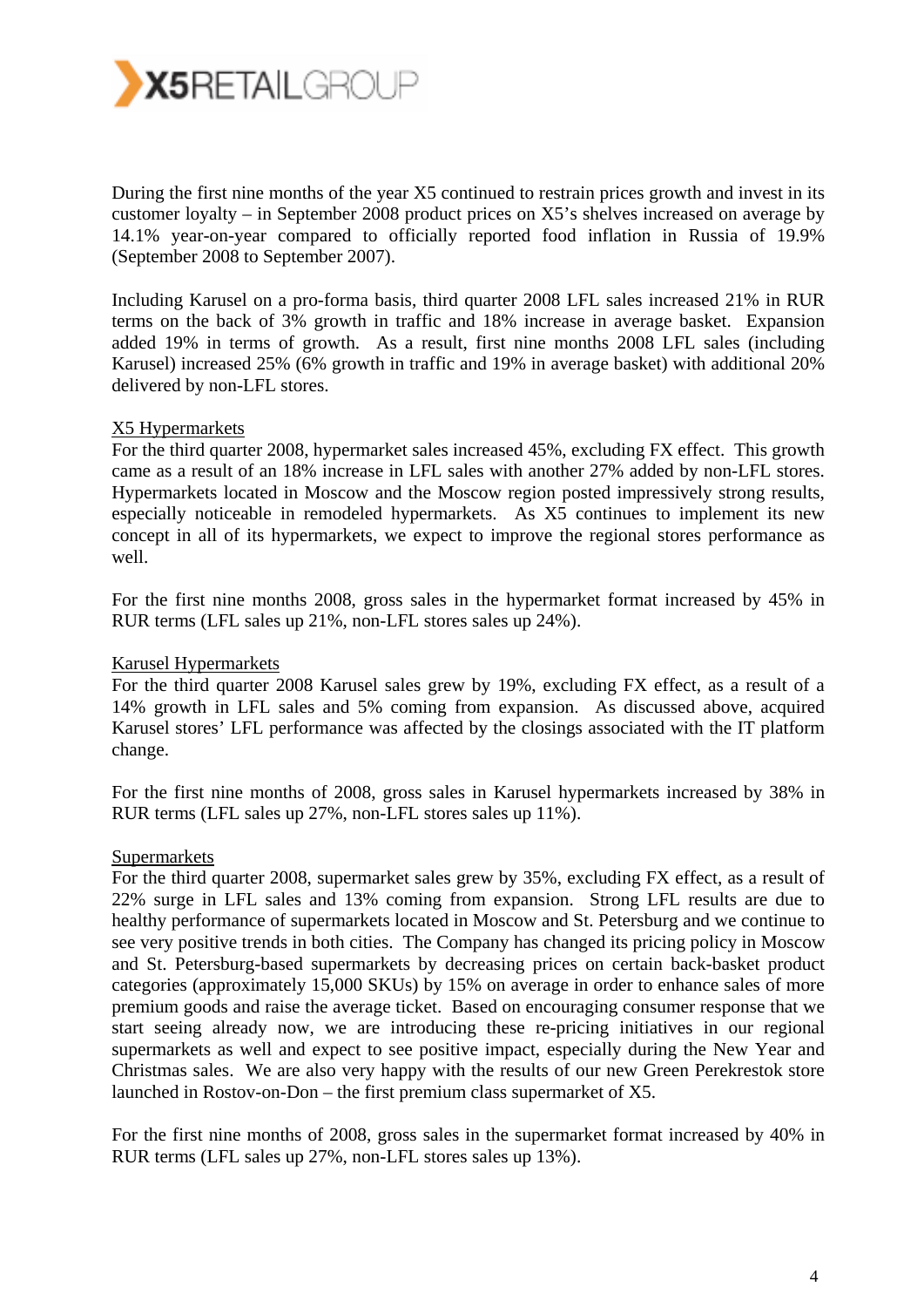

#### Soft Discounters

For the third quarter 2008 soft discounter sales grew by 50%, excluding FX effect, as a result of a 23% surge in LFL sales and 27% coming from expansion. The strongest LFL growth in the soft discounter format was demonstrated by regional stores (up 37%) underpinning success of the format in the regions.

For the first nine months of 2008, gross sales in the soft discounter format increased by 51% in RUR terms (LFL sales up 24%, new stores sales up 27%).

|                                                                |           | As of     |           | <b>Net Added</b> | <b>Net Added</b> | %<br>change |
|----------------------------------------------------------------|-----------|-----------|-----------|------------------|------------------|-------------|
|                                                                | 31-Dec-07 | 30-Jun-08 | 30-Sep-08 | in Q3 '08        | in 9M '08        | <b>YTD</b>  |
| Selling Space, sq. m.                                          |           |           |           |                  |                  |             |
| Hypermarkets                                                   | 59,963    | 65,187    | 73,149    | 7,962            | 13,186           | 22%         |
| Supermarkets                                                   | 191,729   | 205,333   | 207,595   | 2,262            | 15,865           | 8%          |
| <b>Soft Discounters</b>                                        | 357,517   | 389,321   | 404,320   | 15,000           | 46,803           | 13%         |
| <b>Total excluding acquired</b><br><b>Karusel Hypermarkets</b> | 609,209   | 659,840   | 685,064   | 25,224           | 75,854           | <b>12%</b>  |
| <b>Acquired Karusel Hypermarkets</b>                           |           | 132,014   | 137,952   | 5,938            | 137,952          |             |
| <b>Total including acquired</b><br><b>Karusel Hypermarkets</b> | 609,209   | 791,854   | 823,016   | 31,162           | 213,807          | <b>35%</b>  |
| # of Stores                                                    |           |           |           |                  |                  |             |
| Hypermarkets                                                   | 15        | 16        | 18        | $\overline{2}$   | 3                | 20%         |
| Supermarkets                                                   | 179       | 190       | 191       |                  | 12               | 7%          |
| <b>Soft Discounters</b>                                        | 674       | 762       | 794       | 32               | 120              | 18%         |
| <b>Total excluding acquired</b><br><b>Karusel Hypermarkets</b> | 868       | 968       | 1,003     | 35               | 135              | $16\%$      |
| <b>Acquired Karusel Hypermarkets</b>                           |           | 23        | 24        | 1                | 24               |             |
| <b>Total including acquired</b><br><b>Karusel Hypermarkets</b> | 868       | 991       | 1,027     | 36               | 159              | 18%         |

#### **Expansion**

In the third quarter 2008, X5 Retail Group N.V. opened net 36 stores, including 32 soft discounters, one supermarket and three hypermarkets with a total net selling space of 31.2 thousand sq.m. As a result, at 30 September 2008, X5 Retail Group N.V., operated 1,027 stores in total, consisting of 794 soft discounters, 191 supermarkets, and 42 hypermarket stores (including 24 acquired Karusel hypermarkets), with the total net selling space of 823.0 thousand sq. m.

#### *Franchisees Expansion and Buy-Out Update*

In the third quarter 2008 X5 decided to terminate its franchise contracts with counterparties that operated under *Pyaterochka* brand in Belgorod, Krasnodar and Kazakhstan due to breaches of the agreement terms.

As a result, at 30 September 2008 the Company's franchisee store network totaled 684 stores across Russia, including 8 *Perekrestok* and 676 *Pyaterochka* stores. X5 Retail Group does not consolidate franchisee stores' sales. The Group receives royalty payments from franchisees and reports them as other revenue.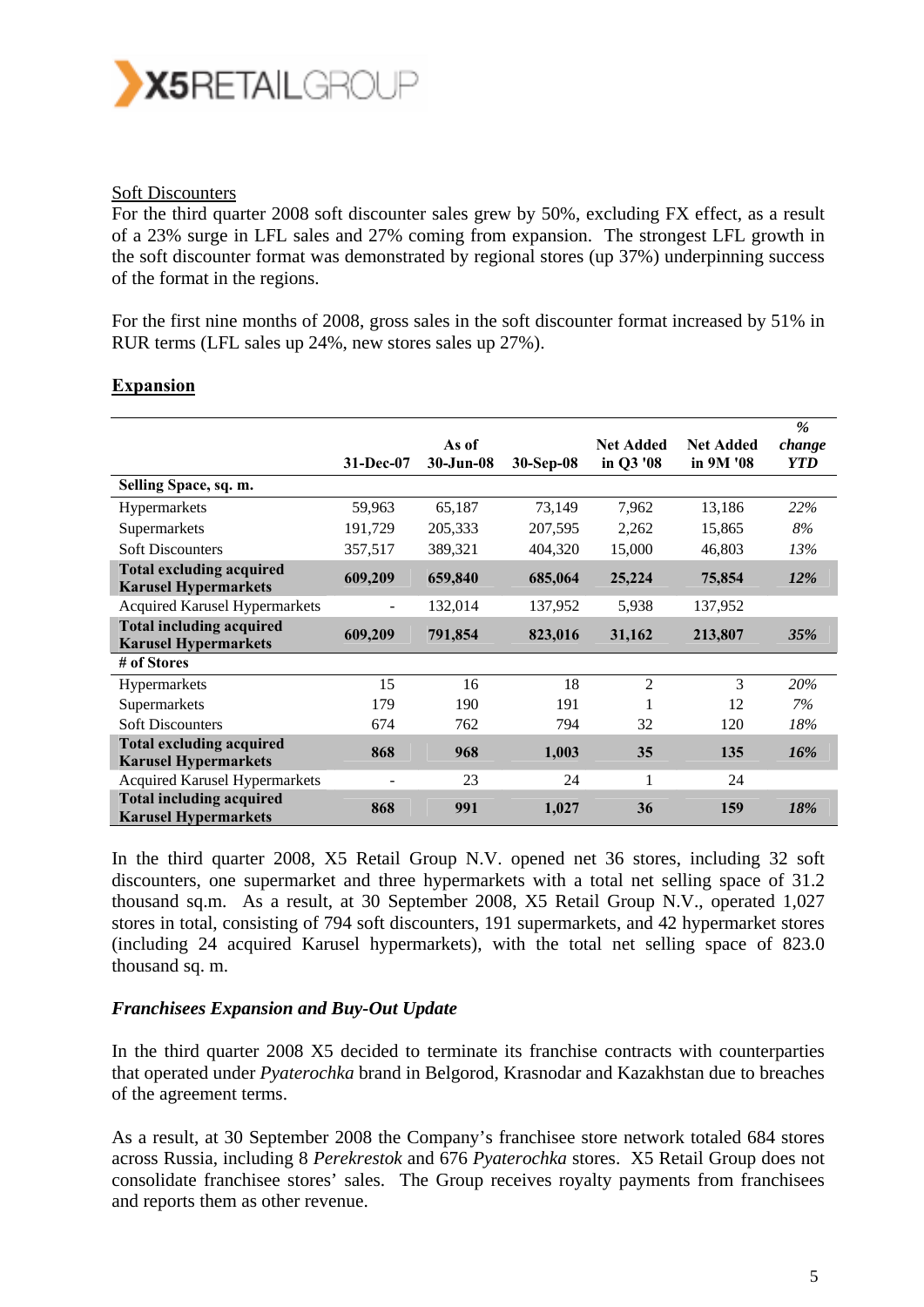

#### **Logistics Infrastructure Development**

During the third quarter 2008 X5 Retail Group expanded its warehouse capacity by net 9.7 thousand sq. m. by opening three new distribution centers (DCs) in St. Petersburg, Lipetsk and Yekaterinburg, expanding storage capacity of an existing warehouse in St. Petersburg and closing a small warehouse in Yekaterinburg. As a result, at 30 September 2008 the Group had 16 DCs totaling 198.5 thousand sq.m., including six DCs in Moscow (total storage space of 123.7 thousand sq.m.), four DCs in St. Petersburg (total storage space of 41.3 thousand sq.m.), one DC in Nizhniy Novgorod (storage space of 13.5 thousand sq.m.), one DC in Chelyabinsk (6.6 thousand sq.m.), one DC in Yekaterinburg (7.0 thousand sq.m.), one DC in Perm (3.6 thousand sq.m.) and two in Lipetsk (2.8 thousand sq.m.). Six Moscow-based DCs include a distribution center in Lobnya (the Moscow region) with the storage area of 32.0 thousand sq.m., which is currently under reconstruction. 17.4 thousand sq.m. of this DC will become operational by the end of October this year with the rest scheduled for opening during 2009.

#### **Update on Karusel Integration**

As it was announced by the Company earlier, X5 acquired operational control over *Karusel* hypermarkets on 26 June 2008. By the end of the third quarter 2008 the Company made substantial progress on Karusel integration and had:

- − completed stock-takings;
- − closed and re-launched all 23 acquired hypermarkets to change the IT systems and all the store-related software;
- − centralized HR and administrative functions, integrated the stores into respective regional branches and closed down two Karusel head offices;
- − centralized operations, including pricing and assortment management;
- − centralized purchasing;
- − integrated logistics in fresh product categories;
- − integrated all the financial functions, including accounting, management and tax planning.

The Company also launched the  $24<sup>th</sup>$  of the acquired hypermarkets that operated in a test mode at the time of the acquisition.

#### **Liquidity Risk Management**

X5 continues to carefully manage its liquidity position. This includes:

- − prudent cash flow management with a particular focus on working capital;
- − cost controls enhancement including optimization of staff costs;
- − scale down of CapEx, including suspension of capital-intensive projects and concentration on projects with shortest payback periods;
- − gradual reduction of short-term debt;
- − constant contact with the leading Russian and foreign banks to ensure that the Company has available funding and sufficient committed credit facilities.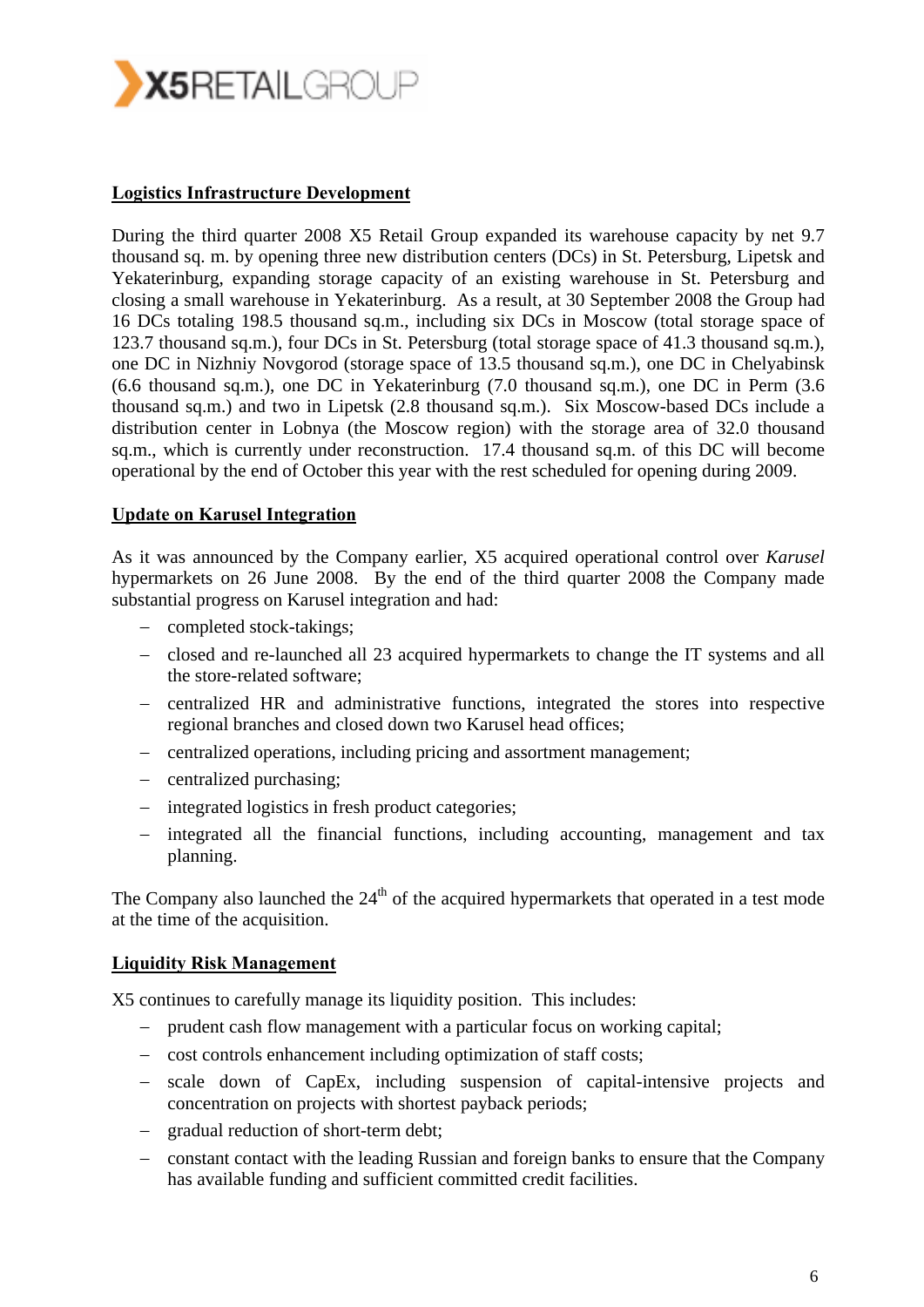

#### **Revised Outlook for 2008**

X5 Retail Group has revised its full year guidance for 2008 to take into account current situation in the financial markets and in the country in general. While LFL and sales expectations remain fundamentally unchanged, we revise our CapEx and store openings outlook as we decided to defer certain projects in order to consolidate resources in the current liquidity-constrained environment, reduce short-term debt exposure and ensure that we are well positioned to capitalize from the ongoing decrease in real estate prices, lower construction costs and emergence of attractive M&A opportunities. We also conservatively expect that three hypermarkets initially planned for opening this year will open only in 2009 due to delays on the developers' side.

|                             |                  | <b>FY 2008 PREVIOUS</b>     | <b>FY 2008 REVISED</b> |                      |  |
|-----------------------------|------------------|-----------------------------|------------------------|----------------------|--|
|                             | X <sub>5</sub>   | Pro-Forma                   | X <sub>5</sub>         | Pro-Forma            |  |
| Sales Growth (excl. FX)     | $>40\%$          | $>40\%$                     | $~140\%$               | $~140\%$             |  |
| LFL Sales Growth (excl. FX) | $~20\%$          | $>20\%$                     | $~20\%$                | $~20\%$              |  |
| Net Selling Space Growth    |                  | **<br>$140 - 160,000$ sq.m. |                        | ~120,000 sq.m.**     |  |
| New hypermarkets            | 8                | 10                          | 5                      |                      |  |
| DC Area Growth              | $~145,000$ sq.m. |                             | $>60,000$ sq.m.        |                      |  |
| Capital Expenditure         |                  | $\sim$ USD 1,400 mln        |                        | $\sim$ USD 1,000 mln |  |

#### **Appendices**

- *I. LFL Store Performance by Format and Region*
- *II. Net Retail Sales Performance by Region*
- *III. Average Ticket and Number of Customers*
- *IV. Net Selling Space Addition by Format and Region*
- *V. Net Store Addition by Format and Region*
- *VI. Financial Calendar for 2008*

*For further details please contact* 

**Anna Kareva IR Director Tel.: +7 (495) 792-3511**  *e-mail: anna.kareva@x5.ru*

-

**Elena Cherkalova PR Manager Тел.: +7 (495) 950-5577**  *e-mail: elena.cherkalova@x5.ru* 

<sup>\*\*</sup> Excluding 132 thousand sq.m. of 23 acquired *Karusel* stores that were operational at the time of the acquisition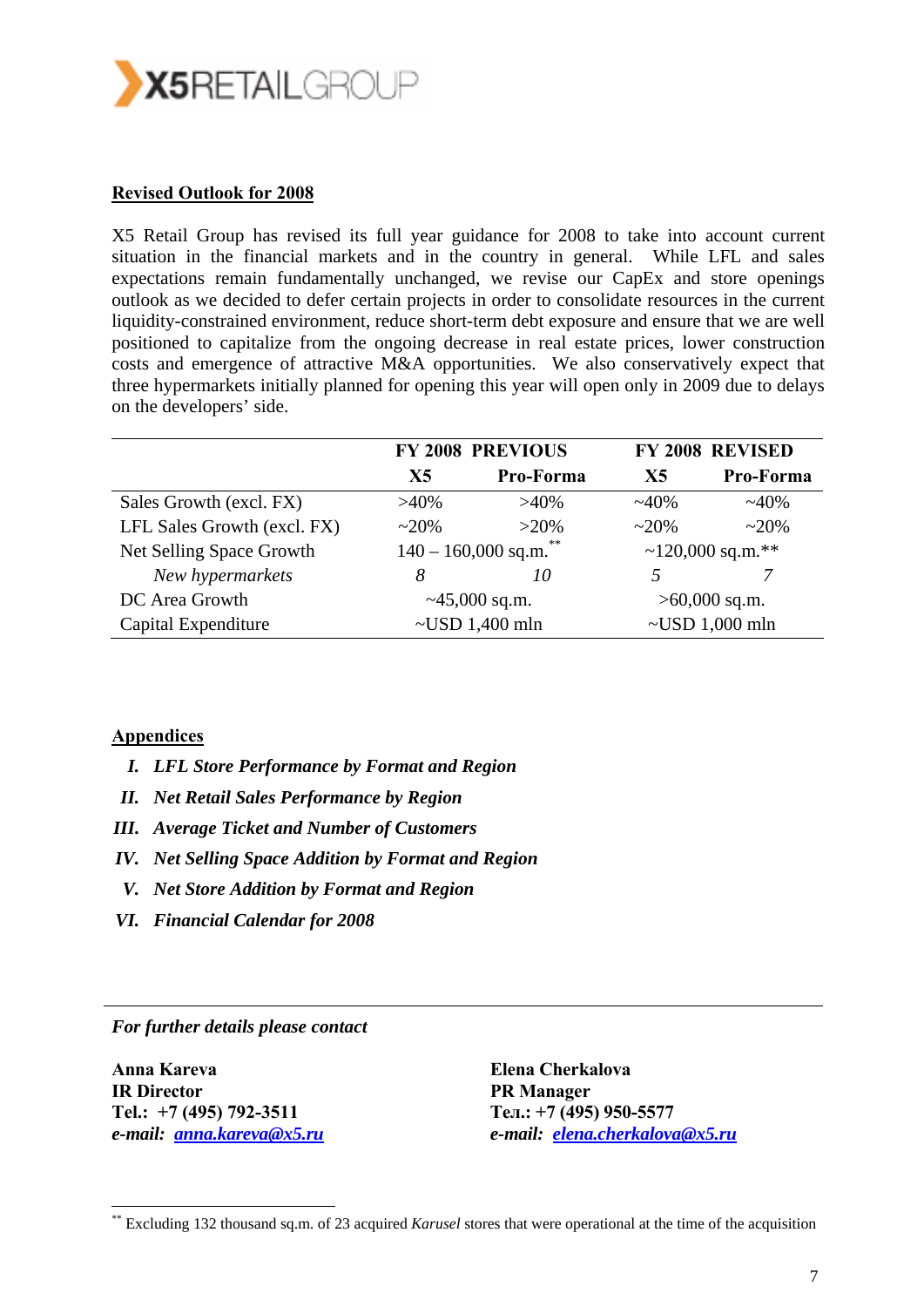

#### **Note to Editors:**

#### **X5 Retail Group**

X5 Retail Group N.V. is Russia's largest food retailer in terms of sales. The Company was created as a result of a merger between Pyaterochka (soft discounter chain) and Perekrestok (supermarket chain) on 18 May 2006.

As at 30 September 2008, X5 had 1,027 Company-managed stores located in Moscow, St. Petersburg and other regions of European Russia, Urals and Ukraine, including 794 soft discount stores, 191 supermarkets and 42 hypermarkets.

As of 30 September 2008, X5's franchisees operated 684 stores across Russia.

X5's net sales for the full year 2007 reached USD 5,320 mln, an increase of 53% year-on-year. Gross profit for the period totaled USD 1,404 mln, EBITDA amounted to USD 479 mln. Full year 2007 net income reached USD 144 mln.

For the first nine months of 2008, X5 Retail Group N.V.'s net retail sales including acquired Karusel stores on pro-forma basis totaled USD 6,479 mln.

#### *Forward looking statements:*

*This announcement includes statements that are, or may be deemed to be, "forward-looking statements". These forward-looking statements can be identified by the fact that they do not only relate to historical or current events. Forward-looking statements often use words such as" anticipate", "target", "expect", "estimate", "intend", "expected", "plan", "goal" believe", or other words of similar meaning.* 

*By their nature, forward-looking statements involve risk and uncertainty because they relate to future events and circumstances, a number of which are beyond X5 Retail Group N.V.'s control. As a result, actual future results may differ materially from the plans, goals and expectations set out in these forward-looking statements.* 

*Any forward-looking statements made by or on behalf of X5 Retail Group N.V. speak only as at the date of this announcement. Save as required by any applicable laws or regulations, X5 Retail Group N.V. undertakes no obligation publicly to release the results of any revisions to any forward-looking statements in this document that may occur due to any change in its expectations or to reflect events or circumstances after the date of this document.*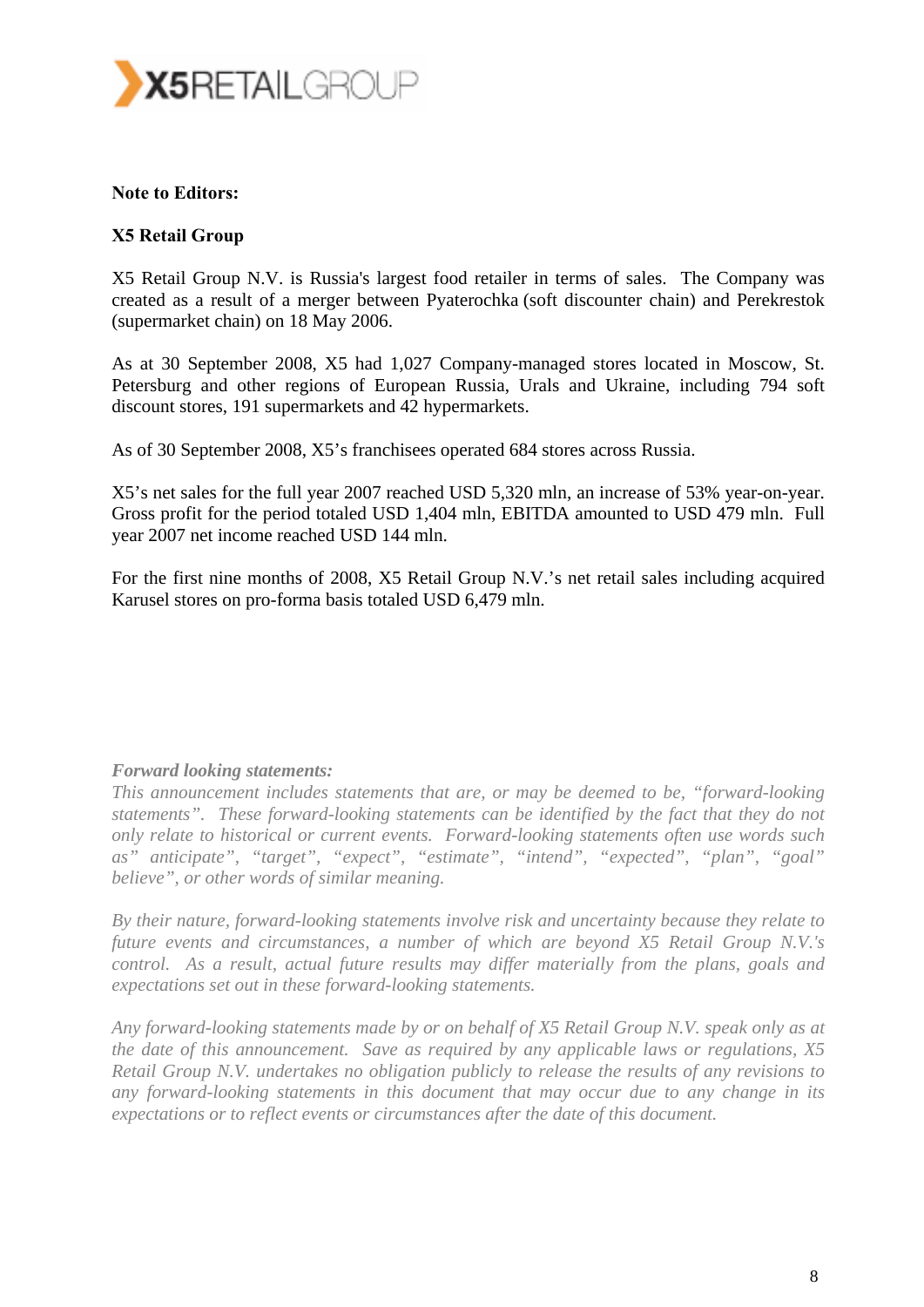

-

## Appendix I: LFL Store Performance by Format and Region<sup>\*</sup>

|                                                                | <b>Total</b> | Q3 2008<br>Traffic,     |                                 | <b>Total</b> | 9M 2008<br>Traffic,              |                          |
|----------------------------------------------------------------|--------------|-------------------------|---------------------------------|--------------|----------------------------------|--------------------------|
|                                                                | LFL, %       | $\frac{0}{0}$           | <b>Basket,</b><br>$\frac{0}{0}$ | LFL, %       | $\frac{0}{0}$                    | Basket.<br>$\frac{0}{0}$ |
| <b>Moscow &amp; the Moscow Region</b>                          |              |                         |                                 |              |                                  |                          |
| Hypermarkets                                                   | 32           | 11                      | 21                              | 27           | 8                                | 19                       |
| Supermarkets                                                   | 26           | $\overline{7}$          | 19                              | 31           | 11                               | 20                       |
| <b>Soft Discounters</b>                                        | 27           | $\overline{4}$          | 23                              | 31           | 6                                | 25                       |
| <b>Total excluding acquired</b><br><b>Karusel Hypermarkets</b> | 27           | 5                       | 22                              | 31           | 8                                | 23                       |
| <b>Acquired Karusel Hypermarkets</b>                           | 7            | -7                      | 14                              | 20           | $\mathcal{I}$                    | 19                       |
| <b>Total including acquired Karusel</b><br><b>Hypermarkets</b> | 26           | 5                       | 21                              | 30           | 8                                | 22                       |
| <b>St. Petersburg &amp; North-West</b>                         |              |                         |                                 |              |                                  |                          |
| Hypermarkets                                                   |              |                         | $\overline{\phantom{a}}$        |              |                                  | $\overline{\phantom{a}}$ |
| Supermarkets                                                   | 25           | 5                       | 20                              | 29           | 11                               | 18                       |
| <b>Soft Discounters</b>                                        | 15           | $-2$                    | 17                              | 16           | $\overline{a}$                   | 16                       |
| <b>Total excluding acquired</b><br><b>Karusel Hypermarkets</b> | 17           | $-1$                    | 18                              | 17           | $\boldsymbol{l}$                 | 16                       |
| <b>Acquired Karusel Hypermarkets</b>                           | 17           | $-3$                    | 20                              | 29           | 8                                | 21                       |
| <b>Total including acquired Karusel</b><br><b>Hypermarkets</b> | 17           | $-1$                    | 18                              | 20           | $\overline{2}$                   | 18                       |
|                                                                |              |                         |                                 |              |                                  |                          |
| <b>Regions</b>                                                 |              |                         |                                 |              |                                  |                          |
| Hypermarkets                                                   | 10<br>9      | $-2$<br>$-2$            | 12                              | 16<br>13     | $\overline{4}$<br>$\overline{c}$ | 12<br>11                 |
| Supermarkets<br><b>Soft Discounters</b>                        | 37           | 13                      | 11<br>24                        | 42           | 16                               | 26                       |
| <b>Total excluding acquired</b>                                |              |                         |                                 |              |                                  |                          |
| <b>Karusel Hypermarkets</b>                                    | 15           | $\overline{\mathbf{3}}$ | 12                              | 20           | $\overline{7}$                   | 13                       |
| <b>Acquired Karusel Hypermarkets</b>                           | 10           |                         | 10                              | 23           | 17                               | 6                        |
| <b>Total including acquired Karusel</b><br><b>Hypermarkets</b> | 14           | $\overline{\mathbf{3}}$ | 11                              | 20           | 8                                | <i>12</i>                |
|                                                                |              |                         |                                 |              |                                  |                          |
| <b>X5 Retail Group</b>                                         |              |                         |                                 |              |                                  |                          |
| Hypermarkets                                                   | 18           | 2                       | 16                              | 21           | 5                                | 16                       |
| Supermarkets                                                   | 22           | 4                       | 18                              | 27           | 9                                | 18                       |
| <b>Soft Discounters</b>                                        | 23           | $\overline{c}$          | 21                              | 24           | $\overline{A}$                   | 20                       |
| <b>Total excluding acquired</b><br><b>Karusel Hypermarkets</b> | 22           | $\overline{\mathbf{3}}$ | 19                              | 25           | 6                                | 19                       |
| Acquired Karusel Hypermarkets                                  | 14           | $-3$                    | 17                              | 27           | 8                                | 19                       |
| <b>Total including acquired Karusel</b><br><b>Hypermarkets</b> | 21           | $\overline{3}$          | 18                              | 25           | 6                                | 19                       |

\* Based on RUR-denominated gross sales (including VAT, excluding FX). Net sales RUR growth rates may immaterially differ due to effective VAT rate.

Like-for-like comparisons of retail sales between two periods are comparisons of retail sales in local currency (including VAT) generated by the relevant stores. The stores that are included in like-for-like comparisons are those that have operated for at least twelve full months preceding the beginning of the last month of the reporting period. Their sales are included in like-for-like calculation starting from the first day of the month following the month of the store opening. The like-for-like comparison for each store takes into account retail sales generated by that store during the same months it was in operation in both the reporting period and the period of comparison. The retail sales of all the relevant stores in the relevant months are then aggregated and compared. Like-for-like sales are calculated on the basis of traffic and basket amounts of relevant stores in the period under review.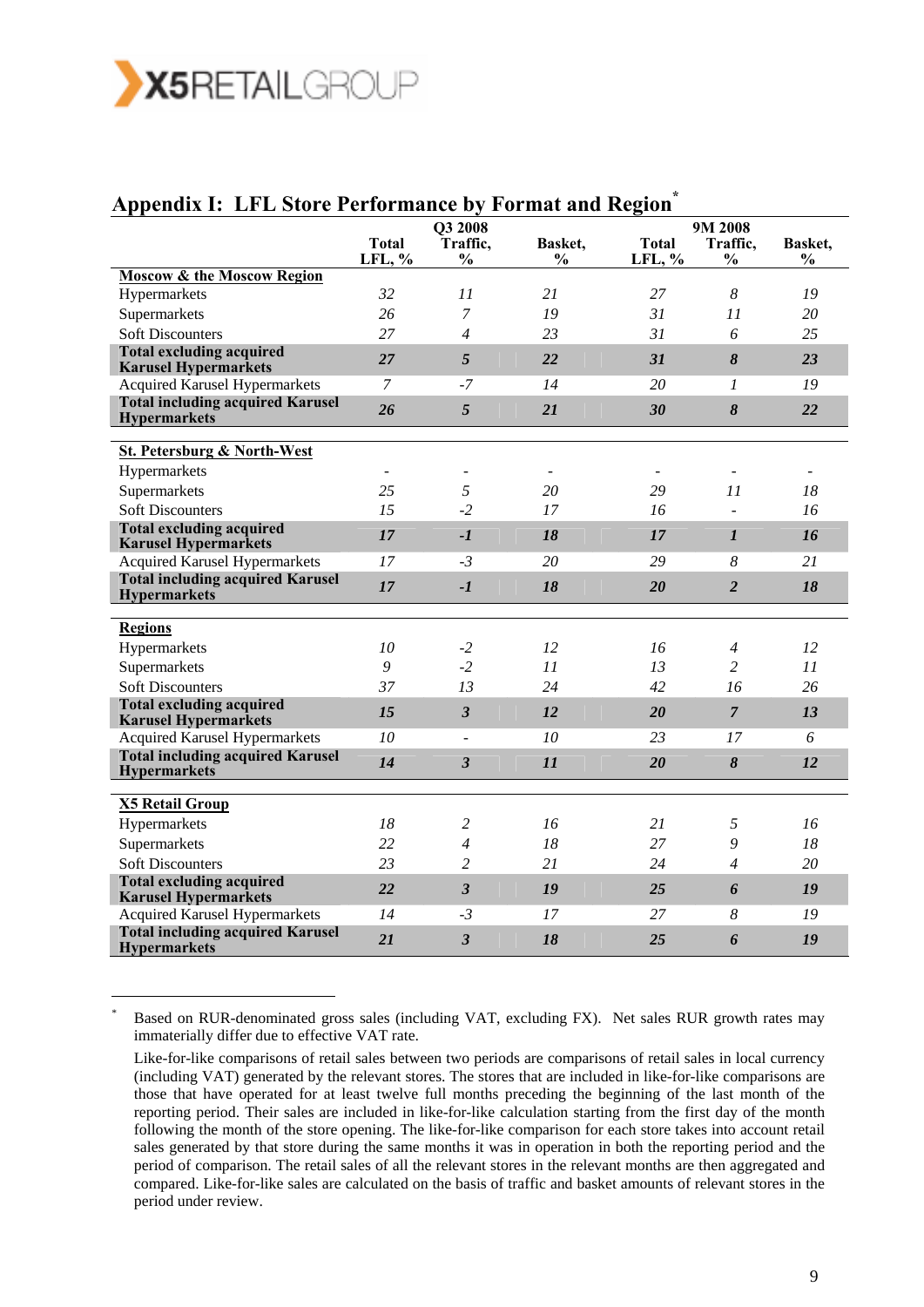

**Total acquired Karusel** 

**Total including acquired** 

-

## **Appendix II: Net Retail Sales Performance by Region**

|                                                                   |                        |          | % change                |                         |          | % change                |
|-------------------------------------------------------------------|------------------------|----------|-------------------------|-------------------------|----------|-------------------------|
| <b>USD</b> mln                                                    | Q3 2008                | Q3 2007  | $y - 0 - y$             | 9M 2008                 | 9M 2007  | $y - 0 - y$             |
| Moscow & the Region                                               | $1,041.9$ <sup>*</sup> | 694.3    | 50%                     | $3,095.1$ *             | 1,996.7  | 55%                     |
| St. Petersburg & North-West                                       | 484.8                  | 361.4    | 34%                     | 1,460.8                 | 1,046.3  | 40%                     |
| Other Regions                                                     | 386.5*                 | 205.4    | 88%                     | $1,100.4$ <sup>*</sup>  | 549.4    | 100%                    |
| <b>Total excluding acquired</b><br>Karusel Hypermarkets*          | 1,913.2                | 1,261.0  | 52%                     | 5,656.4                 | 3,592.4  | 57%                     |
| Moscow Region, Karusel                                            | 56.4                   | 47.6     | 18%                     | 170.8                   | 114.6    | 49%                     |
| St. Petersburg & NW, Karusel                                      | 176.3                  | 142.4    | 24%                     | 562.9                   | 392.1    | 44%                     |
| Regions, Karusel                                                  | 31.2                   | 19.1     | 63%                     | 88.6                    | 45.3     | 96%                     |
| <b>Total acquired Karusel</b><br>Hypermarkets**                   | 263.9                  | 209.2    | 26%                     | 822.3                   | 551.9    | 49%                     |
|                                                                   |                        |          |                         |                         |          |                         |
| <b>Total including acquired</b><br><b>Karusel Hypermarkets</b>    | 2,177.0                | 1,470.2  | 48%                     | 6,478.7                 | 4,144.3  | 56%                     |
| <b>RUR</b> mln                                                    |                        |          | % change<br>$y - 0 - y$ |                         |          | % change<br>$y - 0 - y$ |
| Moscow & the Region                                               | $25,261.0^*$           | 17,724.3 | 43%                     | 74,423.7                | 51,696.2 | 44%                     |
| St. Petersburg & North-West                                       | 11,755.0               | 9,225.0  | 27%                     | 35,126.0                | 27,088.9 | 30%                     |
| Other Regions                                                     | $9,366.1$ <sup>*</sup> | 5,250.7  | 78%                     | $26,459.8$ <sup>*</sup> | 14,223.1 | 86%                     |
| <b>Total excluding acquired</b><br><b>Karusel Hypermarkets</b> ** | 46,382.2               | 32,199.9 | 44%                     | 136,009.5               | 93,008.2 | 46%                     |
| Moscow Region, Karusel                                            | 1,366.7                | 1,219.0  | 12%                     | 4,107.7                 | 2,966.4  | 38%                     |
| St. Petersburg & NW, Karusel                                      | 4,279.4                | 3,639.7  | 18%                     | 13,535.4                | 10,152.3 | 33%                     |

Regions, Karusel 755.6 490.5 *54%* 2,129.6 1,171.6 *82%* 

**Hypermarkets\***\* **6,401.6 5,349.1** *20%* **19,772.7 14,290.2** *38%* 

**Karusel Hypermarkets\***\* **52,783.8 37,549.1** *41%* **155,782.2 107,298.4** *45%* 

One supermarket located in the Vladimir region has been reclassified to Moscow & the Moscow Region

<sup>\*\*</sup> Acquired Karusel hypermarkets include 23 hypermarkets operating at the time of the acquisition and one hypermarket under construction that was opened in Q3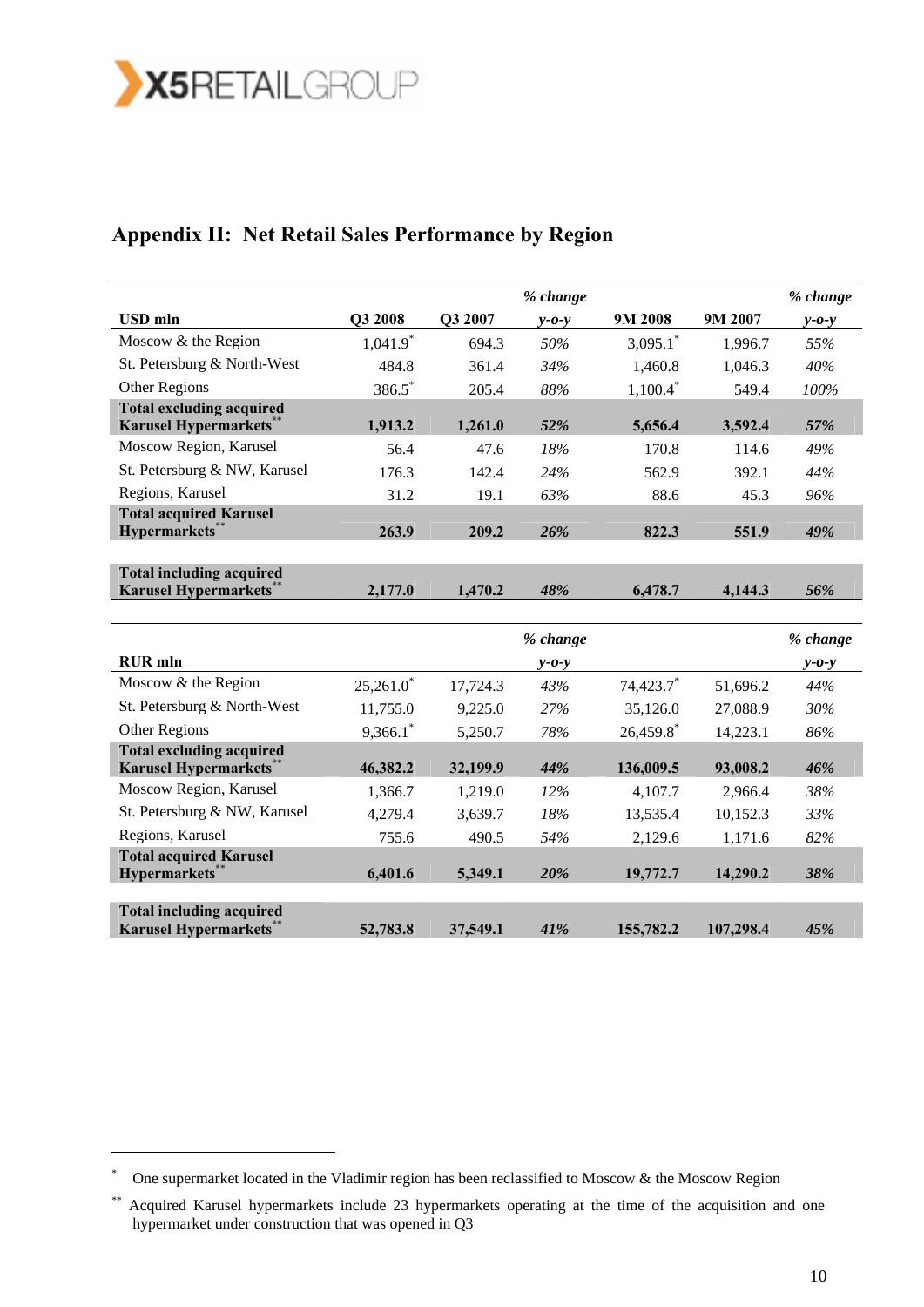

# **Appendix III: Average Ticket and Number of Customers**

|                                            | Q3 2008 | Q3 2007 | % change,<br>$v$ -0- $v$ | 9M 2008 | 9M 2007 | % change,<br>$y - 0 - y$ |
|--------------------------------------------|---------|---------|--------------------------|---------|---------|--------------------------|
| <b>Average Ticket, RUR</b>                 |         |         |                          |         |         |                          |
| Hypermarkets                               | 457.5   | 396.3   | 15%                      | 451.7   | 395.5   | 14%                      |
| Supermarkets                               | 339.7   | 296.7   | 14%                      | 340.2   | 298.5   | 14%                      |
| <b>Soft Discounters</b>                    | 238.2   | 208.2   | 14%                      | 238.8   | 208.8   | 14%                      |
| <b>Total excluding acquired</b>            |         |         |                          |         |         |                          |
| <b>Karusel Hypermarkets</b>                | 276.7   | 243.5   | 14%                      | 277.5   | 244.4   | 14%                      |
| Acquired Karusel Hypermarkets*             | 671.9   | 581.3   | 16%                      | 668.1   | 566.9   | 18%                      |
| <b>Total including acquired</b>            |         |         |                          |         |         |                          |
| <b>Karusel Hypermarkets</b>                | 298.1   | 265.7   | 12%                      | 299.8   | 264.6   | 13%                      |
|                                            |         |         |                          |         |         |                          |
| <b>Average Ticket, USD</b>                 |         |         |                          |         |         |                          |
| Hypermarkets                               | 18.9    | 15.5    | 22%                      | 18.8    | 15.3    | 23%                      |
| Supermarkets                               | 14.0    | 11.6    | 21%                      | 14.2    | 11.5    | 23%                      |
| <b>Soft Discounters</b>                    | 9.8     | 8.2     | 21%                      | 9.9     | 8.1     | 23%                      |
| <b>Total excluding acquired</b>            |         |         |                          |         |         |                          |
| <b>Karusel Hypermarkets</b>                | 11.4    | 9.5     | 20%                      | 11.5    | 9.4     | 22%                      |
| Acquired Karusel Hypermarkets <sup>*</sup> | 27.7    | 22.7    | 22%                      | 27.8    | 21.9    | 27%                      |
| <b>Total including acquired</b>            |         |         |                          |         |         |                          |
| <b>Karusel Hypermarkets</b>                | 12.3    | 10.4    | 18%                      | 12.5    | 10.2    | 22%                      |
|                                            |         |         |                          |         |         |                          |
| # of Customers                             |         |         |                          |         |         |                          |
| Hypermarkets                               | 8.7     | 6.9     | 25%                      | 24.8    | 19.6    | 27%                      |
| Supermarkets                               | 53.7    | 45.4    | 18%                      | 161.0   | 131.2   | 23%                      |
| <b>Soft Discounters</b>                    | 128.6   | 98.4    | 31%                      | 372.7   | 282.8   | 32%                      |
| <b>Total excluding acquired</b>            |         |         |                          |         |         |                          |
| <b>Karusel Hypermarkets</b>                | 191.0   | 150.7   | 27%                      | 558.5   | 433.5   | 29%                      |
| Acquired Karusel Hypermarkets*             | 10.9    | 10.6    | 3%                       | 33.9    | 28.9    | 17%                      |
| <b>Total including acquired</b>            |         |         |                          |         |         |                          |
| <b>Karusel Hypermarkets</b>                | 201.9   | 161.4   | 25%                      | 592.5   | 462.5   | 28%                      |

<sup>\*</sup> Acquired Karusel hypermarkets include 23 hypermarkets operating at the time of the acquisition and one hypermarket under construction that was opened in Q3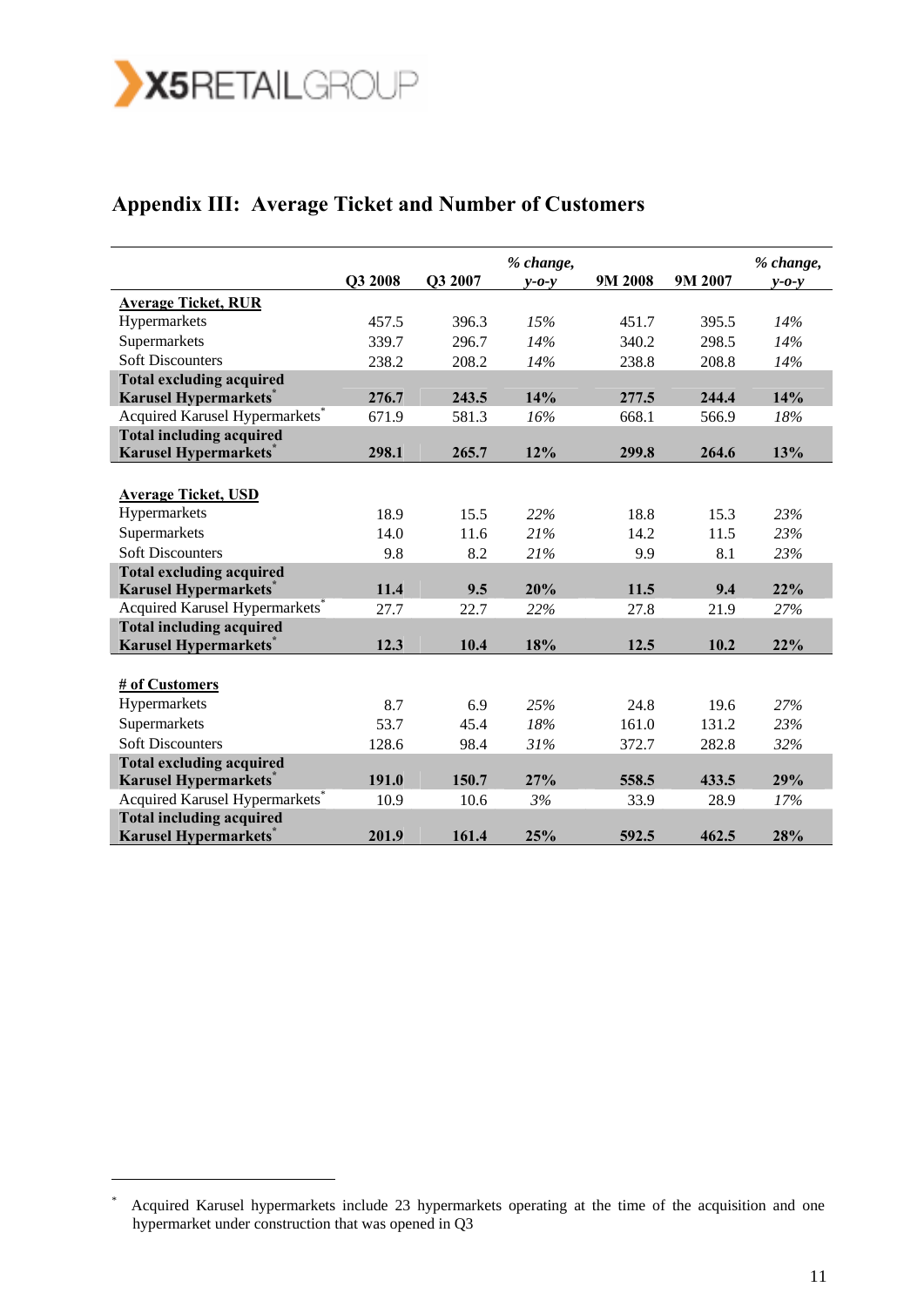

# **Appendix IV: Net Selling Space Addition by Format and Region**

|                                                                   |           |                    |                        | <b>Net</b>                | <b>Net</b>                |                          |
|-------------------------------------------------------------------|-----------|--------------------|------------------------|---------------------------|---------------------------|--------------------------|
| Selling Space, sq. m.                                             | 31-Dec-07 | As of<br>30-Jun-08 | 30-Sep-08              | <b>Added</b><br>in Q3 '08 | <b>Added</b><br>in 9M '08 | % change<br>vs 31-Dec-07 |
| <b>Moscow &amp; the Moscow Region</b>                             |           |                    |                        |                           |                           |                          |
| Hypermarkets                                                      | 17,189    | 18,259             | 22,223                 | 3,964                     | 5,034                     | 29%                      |
| Supermarkets                                                      | 107,554   | 111,234            | $112,711$ <sup>*</sup> | $1,477$ <sup>*</sup>      | $5,157$ *                 | 5%                       |
| <b>Soft Discounters</b>                                           | 175,101   | 181,335            | 188,084                | 6,749                     | 12,983                    | 7%                       |
| <b>Total excluding acquired</b><br><b>Karusel Hypermarkets</b> ** | 299,845   | 310,829            | 323,018                | 12,190                    | 23,174                    | 8%                       |
| Acquired Karusel Hypermarkets**                                   |           | 16,977             | 22,915                 | 5,938                     | 22,915                    |                          |
| <b>Total including acquired</b><br><b>Karusel Hypermarkets</b> *  | 299,845   | 327,805            | 345,933                | 18,128                    | 46,088                    | 15%                      |
| <b>St. Petersburg &amp; North-West</b>                            |           |                    |                        |                           |                           |                          |
| Hypermarkets                                                      |           |                    |                        |                           |                           |                          |
| Supermarkets                                                      | 24,061    | 23,628             | 23,628                 |                           | $-433$                    | $-2%$                    |
| <b>Soft Discounters</b>                                           | 135,006   | 143,477            | 148,037                | 4,560                     | 13,031                    | 10%                      |
| <b>Total excluding acquired</b><br><b>Karusel Hypermarkets</b> *  | 159,067   | 167,105            | 171,665                | 4,560                     | 12,598                    | 8%                       |
| Acquired Karusel Hypermarkets**                                   |           | 93,467             | 93,467                 |                           | 93,467                    |                          |
| <b>Total including acquired</b><br><b>Karusel Hypermarkets</b>    | 159,067   | 260,572            | 265,132                | 4,560                     | 106,065                   | 67%                      |
| <b>Regions</b>                                                    |           |                    |                        |                           |                           |                          |
| Hypermarkets                                                      | 42,774    | 46,928             | 50,926                 | 3,998                     | 8,152                     | 19%                      |
| Supermarkets                                                      | 60,114    | 70,470             | $71,255$ *             | $785*$                    | $11,141$ <sup>*</sup>     | 19%                      |
| <b>Soft Discounters</b>                                           | 47,410    | 64,508             | 68,199                 | 3,691                     | 20,789                    | 44%                      |
| <b>Total excluding acquired</b><br><b>Karusel Hypermarkets</b>    | 150,298   | 181,907            | 190,381                | 8,474                     | 40,083                    | 27%                      |
| Acquired Karusel Hypermarkets <sup>®</sup>                        |           | 21,570             | 21,570                 |                           | 21,570                    |                          |
| <b>Total including acquired</b><br><b>Karusel Hypermarkets</b>    | 150,298   | 203,477            | 211,951                | 8,474                     | 61,653                    | 41%                      |
|                                                                   |           |                    |                        |                           |                           |                          |
| <b>X5 Retail Group</b>                                            |           |                    |                        |                           |                           |                          |
| Hypermarkets                                                      | 59,963    | 65,187             | 73,149                 | 7,962                     | 13,186                    | 22%                      |
| Supermarkets                                                      | 191,729   | 205,333            | 207,595                | 2,262                     | 15,865                    | $8\%$                    |
| <b>Soft Discounters</b>                                           | 357,517   | 389,321            | 404,320                | 15,000                    | 46,803                    | 13%                      |
| <b>Total excluding acquired</b><br><b>Karusel Hypermarkets</b>    | 609,209   | 659,840            | 685,064                | 25,224                    | 75,854                    | 12%                      |
| Acquired Karusel Hypermarkets <sup>®</sup>                        |           | 132,014            | 137,952                | 5,938                     | 137,952                   |                          |
| <b>Total including acquired</b><br><b>Karusel Hypermarkets</b> *  | 609,209   | 791,854            | 823,016                | 31,162                    | 213,807                   | 35%                      |

One supermarket located in the Vladimir region has been reclassified to Moscow  $\&$  the Moscow region

<sup>\*\*</sup> Acquired Karusel hypermarkets include 23 hypermarkets operating at the time of the acquisition and one hypermarket under construction that was opened in Q3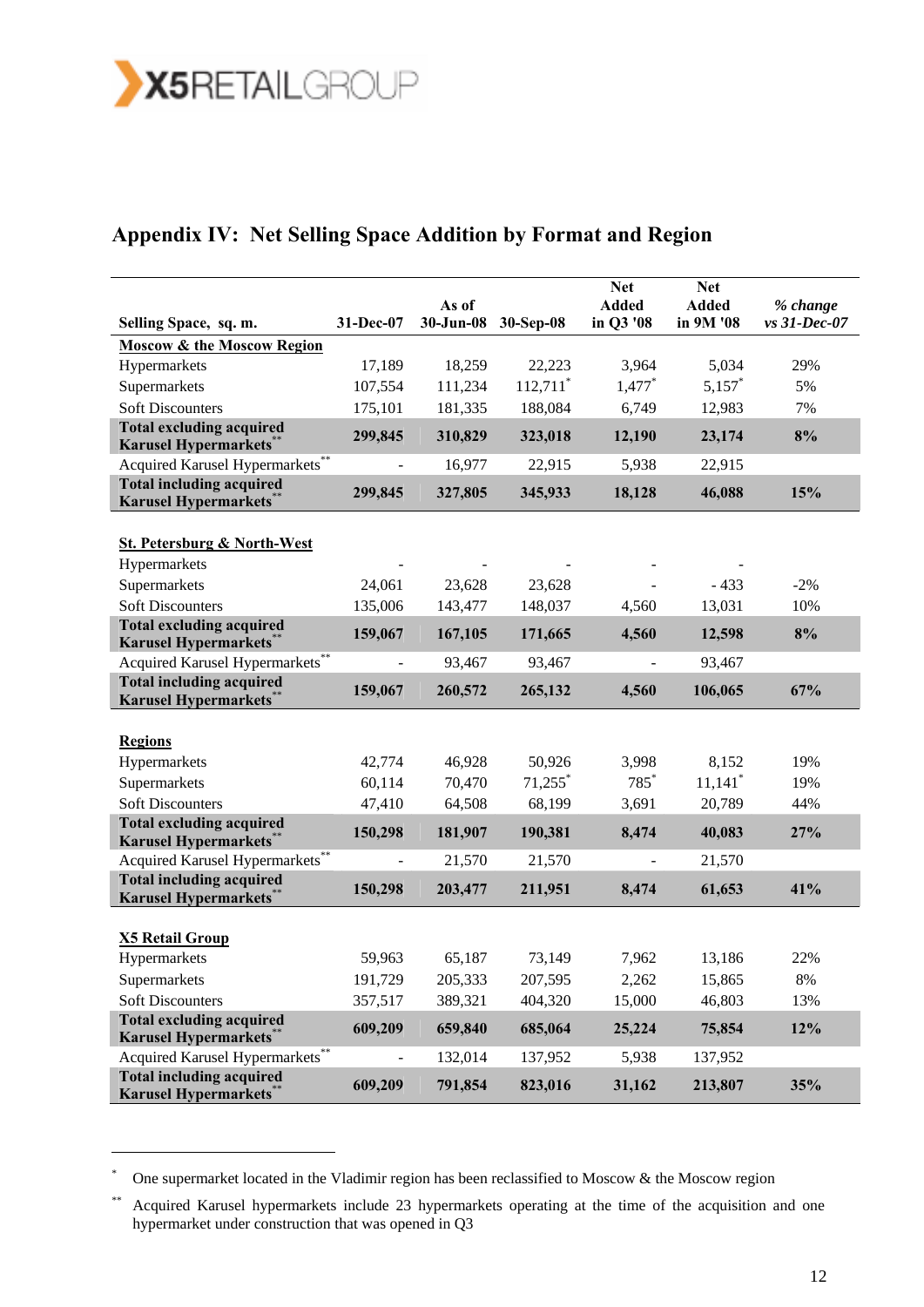

# **Appendix V: Net Store Addition by Format and Region**

|                                                                  |                          | As of               |         | <b>Net</b><br><b>Added</b> | <b>Net Added</b> | % change     |
|------------------------------------------------------------------|--------------------------|---------------------|---------|----------------------------|------------------|--------------|
| # of Stores                                                      | 31-Dec-07                | 30-Jun-08 30-Sep-08 |         | in Q3 '08                  | in 9M '08        | vs 31-Dec-07 |
| <b>Moscow &amp; the Moscow Region</b>                            |                          |                     |         |                            |                  |              |
| Hypermarkets                                                     | $\overline{4}$           | $\overline{4}$      | 5       | 1                          | 1                | 25%          |
| Supermarkets                                                     | 105                      | 109                 | $110^*$ | $1^*$                      | $5^*$            | 5%           |
| <b>Soft Discounters</b>                                          | 309                      | 334                 | 348     | 14                         | 39               | 13%          |
| <b>Total excluding acquired</b><br><b>Karusel Hypermarkets</b> * | 418                      | 447                 | 463     | 16                         | 45               | 11%          |
| Acquired Karusel Hypermarkets**                                  |                          | 4                   | 5       | 1                          | 5                |              |
| <b>Total including acquired</b><br><b>Karusel Hypermarkets</b>   | 418                      | 451                 | 468     | 17                         | 50               | 12%          |
| <b>St. Petersburg &amp; North-West</b>                           |                          |                     |         |                            |                  |              |
| Hypermarkets                                                     |                          |                     |         |                            |                  |              |
| Supermarkets                                                     | 19                       | 18                  | 18      |                            | $-1$             | $-5%$        |
| <b>Soft Discounters</b>                                          | 244                      | 259                 | 267     | 8                          | 23               | 9%           |
| <b>Total excluding acquired</b><br><b>Karusel Hypermarkets</b>   | 263                      | 277                 | 285     | 8                          | 22               | 8%           |
| Acquired Karusel Hypermarkets**                                  | ÷,                       | 15                  | 15      | $\blacksquare$             | 15               |              |
| <b>Total including acquired</b><br><b>Karusel Hypermarkets</b> * | 263                      | 292                 | 300     | 8                          | 37               | 14%          |
|                                                                  |                          |                     |         |                            |                  |              |
| <b>Regions</b>                                                   |                          |                     |         |                            |                  |              |
| Hypermarkets                                                     | 11                       | 12                  | 13      | 1                          | 2                | 18%          |
| Supermarkets                                                     | 55                       | 63                  | $63*$   | $\ast$                     | $8^*$            | 15%          |
| <b>Soft Discounters</b>                                          | 121                      | 169                 | 179     | 10                         | 58               | 48%          |
| <b>Total excluding acquired</b><br><b>Karusel Hypermarkets</b>   | 187                      | 244                 | 255     | 11                         | 68               | 36%          |
| Acquired Karusel Hypermarkets**                                  |                          | 4                   | 4       | $\overline{a}$             | 4                |              |
| <b>Total including acquired</b><br><b>Karusel Hypermarkets</b>   | 187                      | 248                 | 259     | 11                         | 72               | 39%          |
|                                                                  |                          |                     |         |                            |                  |              |
| <b>X5 Retail Group</b>                                           |                          |                     |         |                            |                  |              |
| Hypermarkets                                                     | 15                       | 16                  | 18      | $\overline{c}$             | 3                | 20%          |
| Supermarkets                                                     | 179                      | 190                 | 191     | 1                          | 12               | $7\%$        |
| <b>Soft Discounters</b>                                          | 674                      | 762                 | 794     | 32                         | 120              | 18%          |
| <b>Total excluding acquired</b><br><b>Karusel Hypermarkets*</b>  | 868                      | 968                 | 1,003   | 35                         | 135              | 16%          |
| Acquired Karusel Hypermarkets**                                  | $\overline{\phantom{a}}$ | 23                  | 24      | 1                          | 24               |              |
| <b>Total including acquired</b><br><b>Karusel Hypermarkets**</b> | 868                      | 991                 | 1,027   | 36                         | 159              | 18%          |

One supermarket located in the Vladimir region has been reclassified to Moscow & the Moscow Region

<sup>\*\*</sup> Acquired Karusel hypermarkets include 23 hypermarkets operating at the time of the acquisition and one hypermarket under construction that was opened in Q3